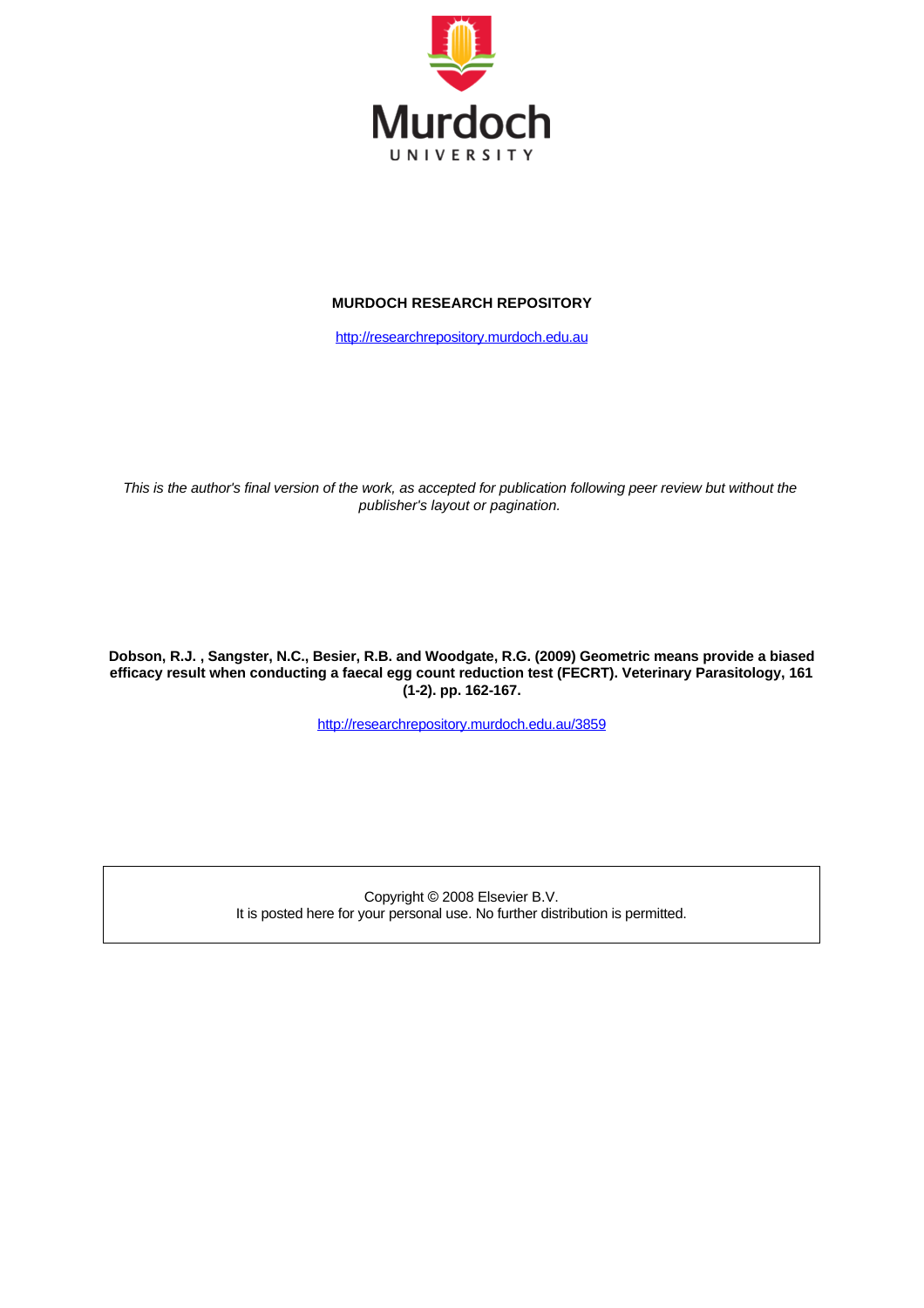# **Rapid Communication.**

# **Geometric means provide a biased efficacy result when conducting a faecal egg count reduction test (FECRT).**

R.J. Dobson<sup>a,\*</sup>, N.C. Sangster<sup>b</sup>, R.B. Besier<sup>c</sup>, R.G. Woodgate<sup>c</sup>

<sup>a</sup>Murdoch University, School of Veterinary & Biomedical Sciences, South Street Murdoch, WA 6150 Australia.

<sup>b</sup>School of Animal & Veterinary Sciences, Charles Sturt University, Locked Bag 588 Wagga Wagga, NSW 2678 Australia.

<sup>c</sup>Department of Agriculture & Food WA, 444 Albany Highway, Albany, WA 6330 Australia. \* Corresponding author. Tel. +61 8 93607423; Fax. +61 8 93104144; Email R.Dobson@murdoch.edu.au

# **Abstract**

The process of conducting a faecal egg count reduction test was simulated to examine whether arithmetic or geometric means offer the best estimate of efficacy in a situation where the true efficacy is known. Two components of sample variation were simulated: selecting hosts from the general population which was modelled by the negative binomial distribution (NBD), and taking an aliquot of faeces from the selected host to estimate the worm egg count by assuming a Poisson distribution of sample counts. Geometric mean counts were determined by adding a constant (C) to each count prior to log transformation, C was set at 25, 12 or 1. Ten thousand Monte Carlo simulations were run to estimate mean efficacy, the 2.5% (lower) and the 97.5% (upper) percentile based on arithmetic or geometric means.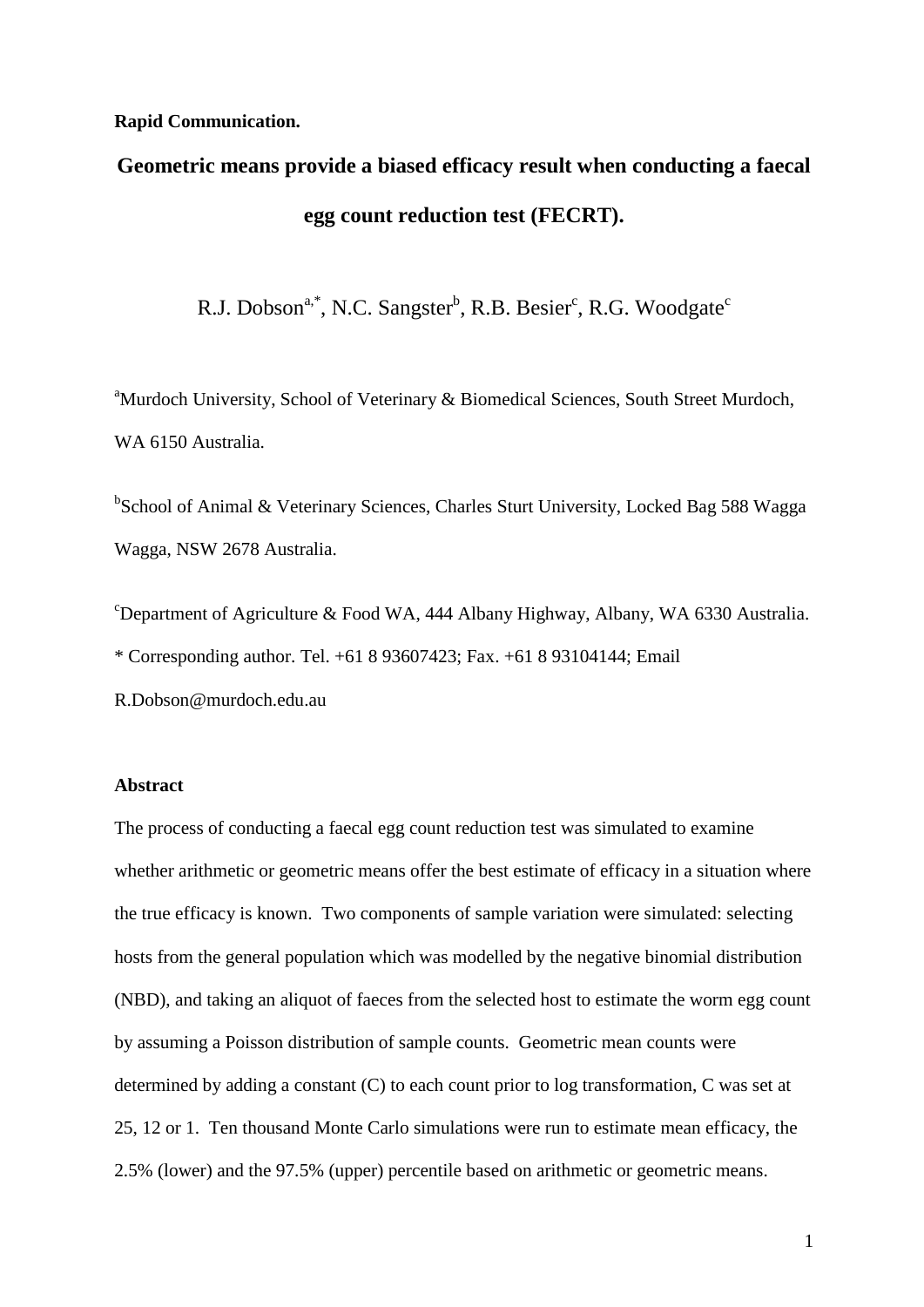Arithmetic means best estimated efficacy for all different levels of worm aggregation. For moderate levels of aggregation and with  $C=1$  the geometric mean substantially overestimated efficacy. The bias was reduced if C was increased to 25 but the results were no better than those based on arithmetic means. For very high levels of aggregation (over-dispersed populations) the geometric mean underestimated efficacy regardless of the size of C. It is recommended that the guidelines on anthelmintic resistance be revised to advocate the use of arithmetic means to estimate efficacy.

**Keywords**: Faecal egg count reduction test; Anthelmintic efficacy; drug resistance; Negative binomial distribution; Monte Carlo simulation; Geometric, Arithmetic means

## **1. Introduction**

As anthelmintic resistance emerges in a parasite population it has been recommended that resistance be declared when a faecal egg count reduction test (FECRT) result is less than 95% efficacy or if the lower confidence limit is below 90% (Anon,1989; Coles et al., 1992). Both these publications advocate the use of arithmetic means in preference to geometric means to estimate efficacy and provide methodology for determining the 95% confidence interval for the estimate of efficacy. However, more recent publications have advocated the use of geometric means (Wood et al., 1995; Smothers et al., 1999; Vercruysse et al., 2001) for determining efficacy in controlled slaughter test and FECRT.

There is little disagreement that when conducting an ANOVA or testing the differences between two means of a parasite population the data should be transformed (e.g. using logs or roots) so that variances between groups are more homogenous. However it cannot be assumed that the best transformation to stabilise variances is also the best to determine efficacy (Dash et al. 1988). We set out to explore this question using Monte Carlo simulation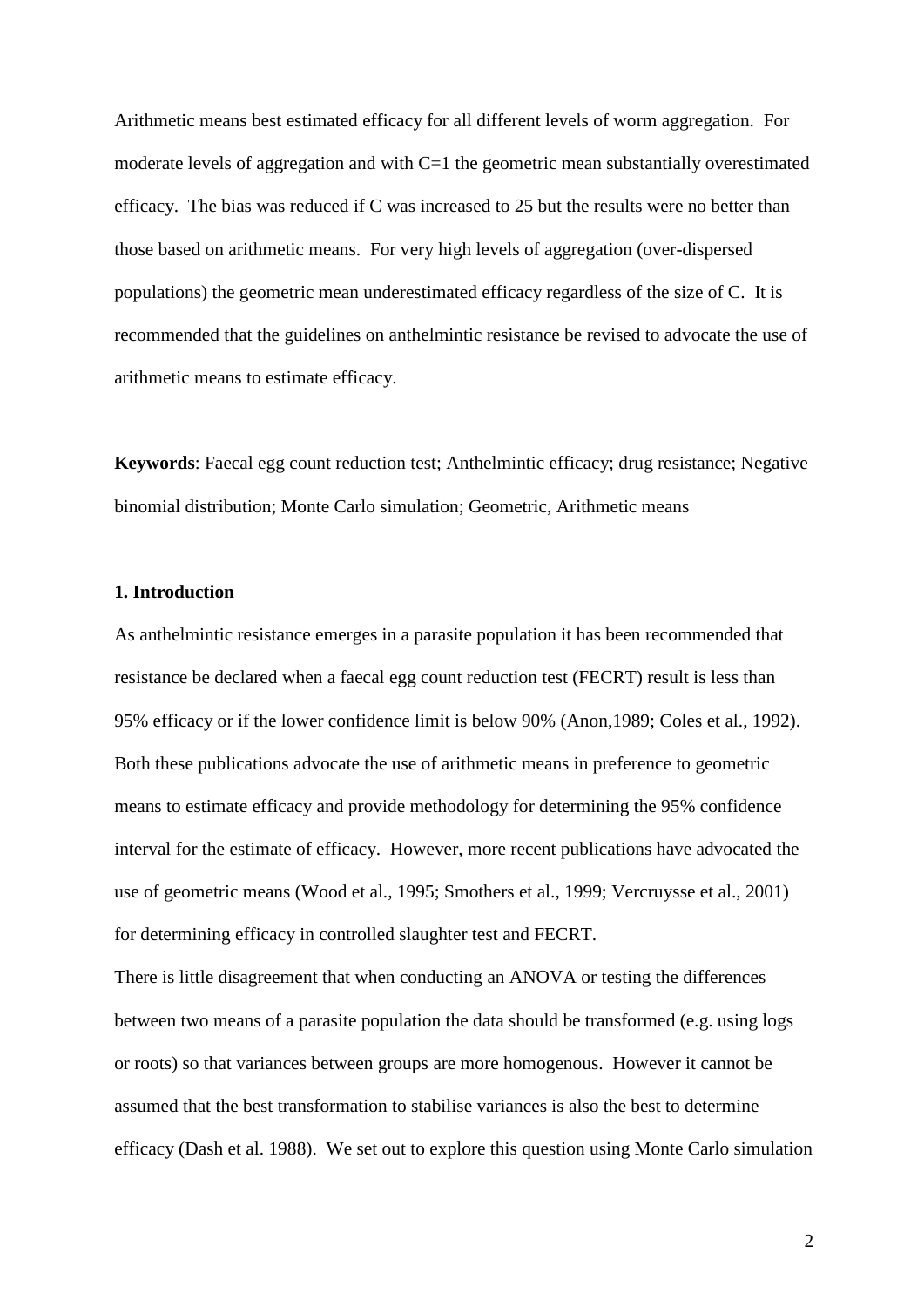where the true efficacy was set at the "critical" point of 95% (Miller et al., 2006). If efficacy is 100%, or so low that all treated animals exhibit positive counts, then the choice of either geometric or arithmetic mean is of little consequence. However, when a proportion of the pre- or post-treatment counts are zero the choice of mean can make a substantial difference to the resulting efficacy. To estimate the geometric mean where some zero counts are present in a data set, a constant (C) must be added prior to a log transformation as otherwise the geometric mean becomes zero. Donald et al., (1978) found that log (count+25) was most effective for stabilizing variances when analysing tracer sheep worm counts. Dash et al. (1988) suggested that the value added to each count should be half the minimum detection level. We therefore explored different values for C for estimating the geometric mean for comparison with the arithmetic mean and assumed a detection level of 25. Vidyashankar et al., (2007) present methods for determining efficacy, particularly for relatively small samples, that do not require transformation of the data. They achieve this by developing a statistical model for the change in pre to post treatment counts which is independent of distributional assumption for the raw data.

The negative binomial distribution (NBD) is considered to adequately model egg and worm count data (Morgan et. al., 2005; Barger, 1985), and the aggregation parameter k for the NBD typically varies from 0.2 to 2.3 for commercial flocks. If k is large (say greater than 10) the NBD of parasite counts within a flock begins to approach the normal distribution where the mean is a good measure of central tendency. When k is small then the NBD is skewed towards the vertical (left) axis with many animals having a relatively low count and a few animals having very high counts (i.e. highly aggregated or "over-dispersed" populations). Separate Monte Carlo simulations were run to explore the impact of a range of k values on the appropriate mean to use in a FECRT. The Poisson distribution is used to describe counts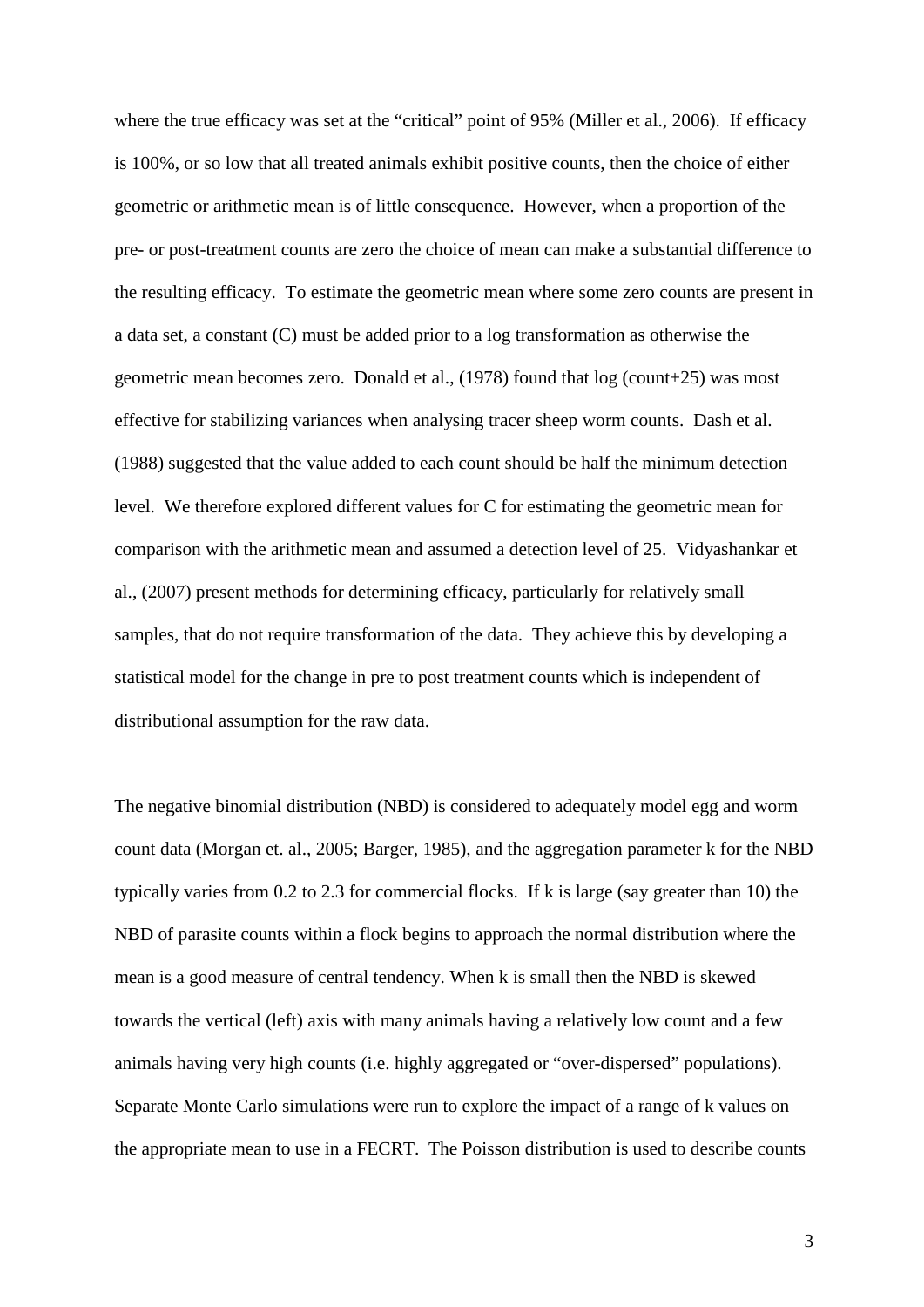that arise as a result of a random process or if objects are randomly distributed, such as worm eggs in a sample volume of liquid drawn from a larger agitated volume. When the expected number of counts is low the Poisson is skewed to the left (like the NBD) but as the expected number of counts increases (say greater than 15) the Poisson distribution tends to become symmetric about the mean.

## **2. Materials and methods**

#### *2.1 Data Generation*.

In Table 1 the 20 "true" counts were a random sample drawn from a negative binomial distribution (NBD) with a mean of 300 and a dispersion parameter k of 2. The "observed" count was obtained from the true count by taking a random Poisson sample (Morgan et. al., 2005) for each true value as follows. Each true count was divided by the detection or multiplication factor (set here to 25); this result was set as the expected number of eggs to be found in the Poisson distribution from which the observed sample count was drawn (total eggs counted); the randomly sampled eggs counted were then multiplied by the detection factor to give the observed count. To obtain a 95% reduction in an FECRT the true post treatment count was set to 5% of the true pre treatment count, the observed post treatment count was obtained by taking a Poisson sample as described above. For example, in line 1 of Table 1:

146/25=5.84 expected eggs; however only 4 eggs were drawn for this particular random sample (assuming a Poisson distribution with mean 5.84) to yield an observed count of 100. Random variables (NBD and Poisson) and Monte Carlo simulations were generated using PopTools (CSIRO, Australia) within Excel (Microsoft Inc., USA).

## *2.2 Efficacy Estimates*.

4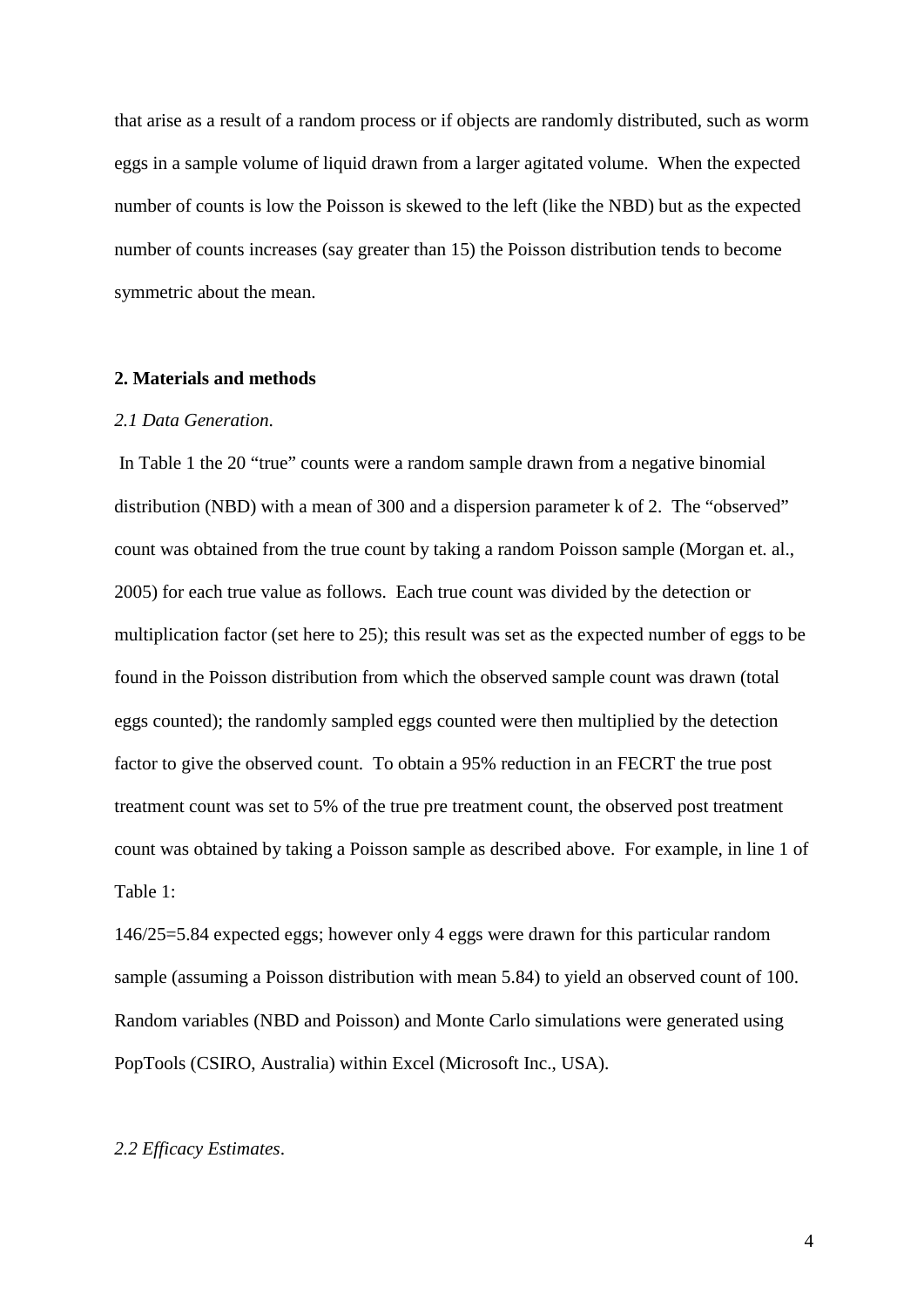For n animals with count Xi for the i-th animal, efficacy was determined by:

Arithmetic mean count,  $\mu = (\sum X_i)/n$  for  $i=1...n$ Geometric mean count,  $\mu = \{10^x([\sum \log(X_i + C)]/n)\} - C$  for i=1...  $\alpha \& C \ge 1$ Percent Efficacy,  $E = 100(1 - \mu_v/\mu_u)$  where  $\mu_t \& \mu_u$  are the mean for treated and untreated counts respectively. Note C is an arbitrary constant added to all counts prior to log transformation and should be greater than 1.

## *2.3 Monte Carlo Simulation*.

Monte Carlo analysis was conducted by successively re-estimating Table 1, i.e. for each iteration 20 new random samples from the NBD (with mean 300 and set k) were taken, the new observed counts made by drawing Poisson random samples, and resulting efficacies calculated. 10,000 Monte Carlo iterations were used to estimate the mean efficacy, 2.5% (lower) and the 97.5% (upper) percentile for efficacy. Efficacy at each iteration was determined using arithmetic or geometric means with C set at 1, 12 and 25 prior to log transformation (as shown in Table 1). Separate Monte Carlo simulations were run with k for the NBD set to 0.2, 0.5, 1, 1.5, 2 and 2.5.

#### **3. Results**

Figure 1 shows the first 1000 efficacies (iterations) based on arithmetic or geometric means (with  $C=1$ ) and NBD with mean 300 and k=2. Table 2 shows the mean efficacy, upper and lower percentiles (2.5%) based on arithmetic or geometric means with varying C and k for the NBD set at 2 or 0.5, for 10,000 iterations. Figure 2 shows, for  $C=1$  and  $C=25$ , how the mean efficacy based on arithmetic or the geometric means varies for different levels of overdispersion (k). Table 3 shows the results for one Monte Carlo iteration where the 20 sampled sheep were drawn from a highly aggregated population, more typical of older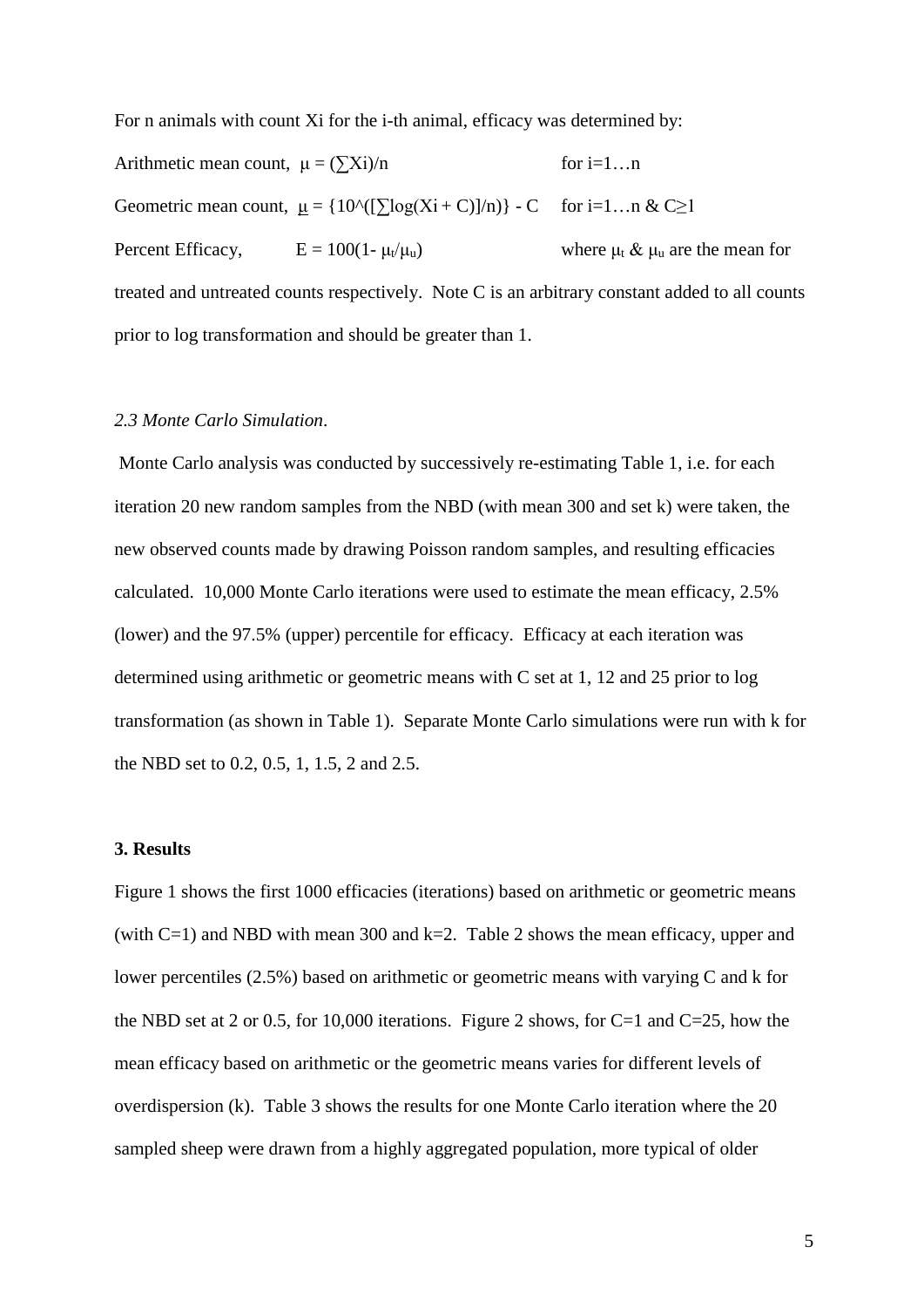grazing animals, i.e. a negative binomial distribution (NBD) with a mean of 300 epg and a dispersion parameter k of 0.2.

# **4. Discussion**

For relatively homogenous populations (e.g. k for the NBD ranges from 1 to 2.5), Figure 1 and 2 clearly demonstrate that the use of geometric means will mask the emergence of anthelmintic resistance by overestimating efficacy if an inappropriate constant  $(C=1)$  is chosen for the log transformation. For the same range of k, if C were set at 25 (Table 2 and Figure 2) then the efficacy has a smaller bias, however this result is not better than that obtained from the arithmetic mean. Given that it is difficult to estimate the optimum value of C for a particular efficacy study, it is simpler and suffers less from bias to estimate efficacy from the arithmetic means. For highly over-dispersed populations (say k for the NBD less than 1) the estimate of efficacy by geometric means becomes unstable regardless of the value chosen for C (Figure 2). Morgan et. al., (2005) showed that younger sheep with more uniform counts across the flock generally have a higher k (above 0.5), and such sheep are considered most appropriate for FECRT. In this situation setting C=1 provides a disproportionately high weight to post-treatment zero values, leading to an inflated estimate of efficacy from geometric means. Figure 2 and Table 3 demonstrate that for k approximately below 0.5, i.e. in older sheep with less uniform counts, the geometric mean was likely to underestimate efficacy. This result dispels the common belief that arithmetic means generally provide lower estimates of efficacy than geometric means (Dash et al., 1988; Coles et al., 1992; Vercruysse et al., 2001). This problem arises when pre-treatment or control counts include some zeros. The geometric means then reduced the control count by a greater proportion than the post-treated count was reduced, leading to an under estimate of efficacy (e.g. see Table 3). Further arithmetic means better estimate the true levels of pasture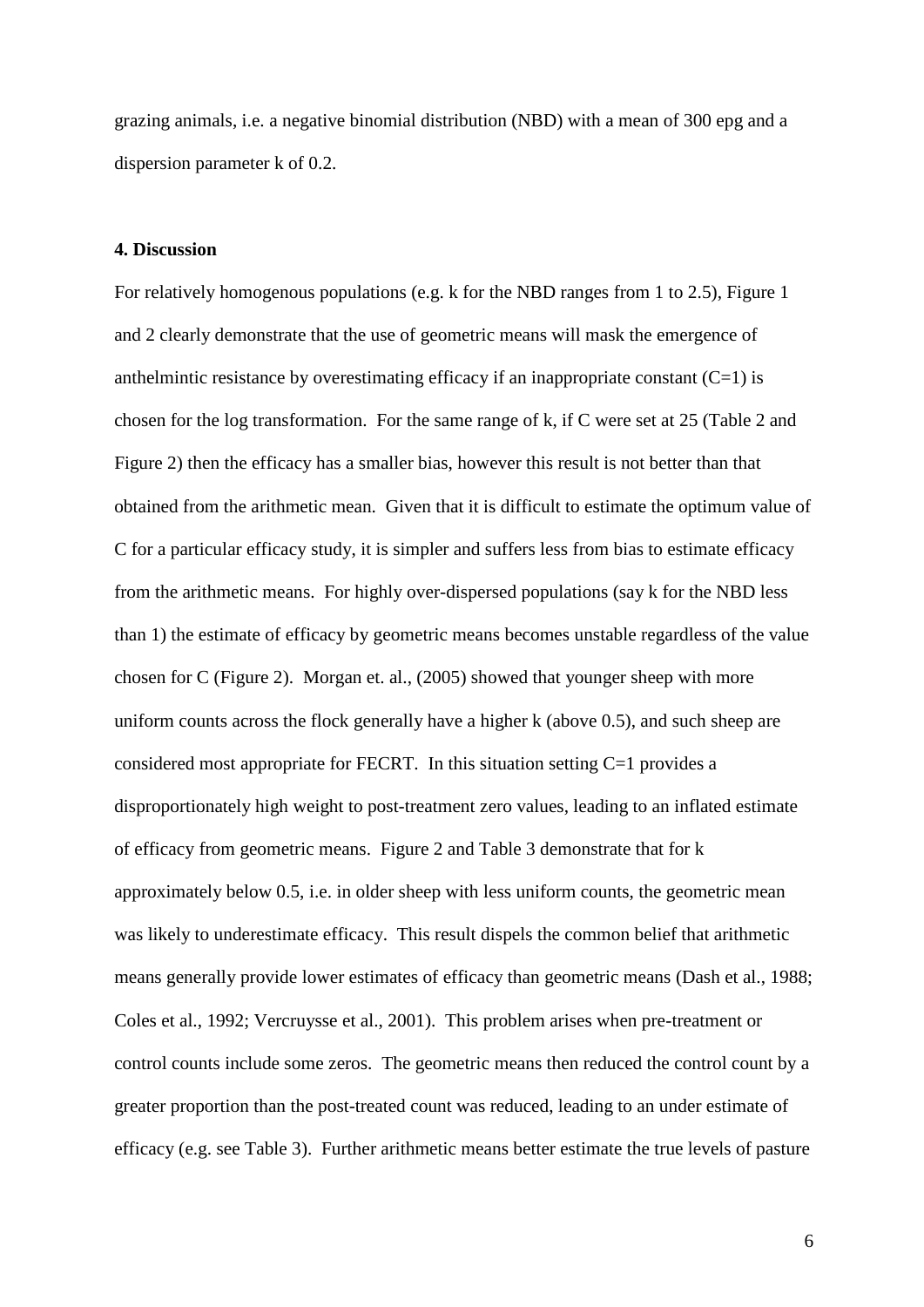contamination with worm eggs (Dash et al., 1988 and see Table 3). Despite this it is usually necessary to transform parasite data, in an attempt to make the variances between treatment groups of an experiment approximately equal, prior to other routine statistical procedures (e.g. ANOVA or t-test).

In summary geometric means are likely to underestimate efficacy results when there are some zero counts in the control/pre-treatment counts (i.e. when k is low) and also overestimate efficacy when all pre-treatment counts are positive but post-treatment counts contain some zero counts (i.e. when k is high and efficacy is relatively high but not 100%).

For unbiased results the distribution of efficacy estimates would be less than the true efficacy for approximately 50% of the time. The upper and lower percentiles given in Table 2 define the bounds for the central 95% of the efficacy results. When k=2 for the NBD it is alarming that the geometric mean for C=1 only yields an efficacy result below 96% for less than 2.5% of the time (Figure 1 & Table 2), thus while being precise (i.e. having the closest upper and lower bounds) these results are inaccurate. Despite arithmetic and geometric means being calculated from the same data (e.g. see Tables 1  $\&$  3) the bounds for 95% of the efficacy results tend to be wider for efficacies based on geometric means particularly when k=0.5 (Table 2) indicating the improved accuracy and precision obtained by using arithmetic means to estimate efficacy.

The same problems with geometric means apply equally to worm count data used to estimate efficacy from a controlled slaughter test as described by Wood et al., (1995). This is because the sampling issues are the same; the slaughtered animals are drawn from a NBD and aliquots of intestinal contents used to estimate worm numbers have Poisson sampling

7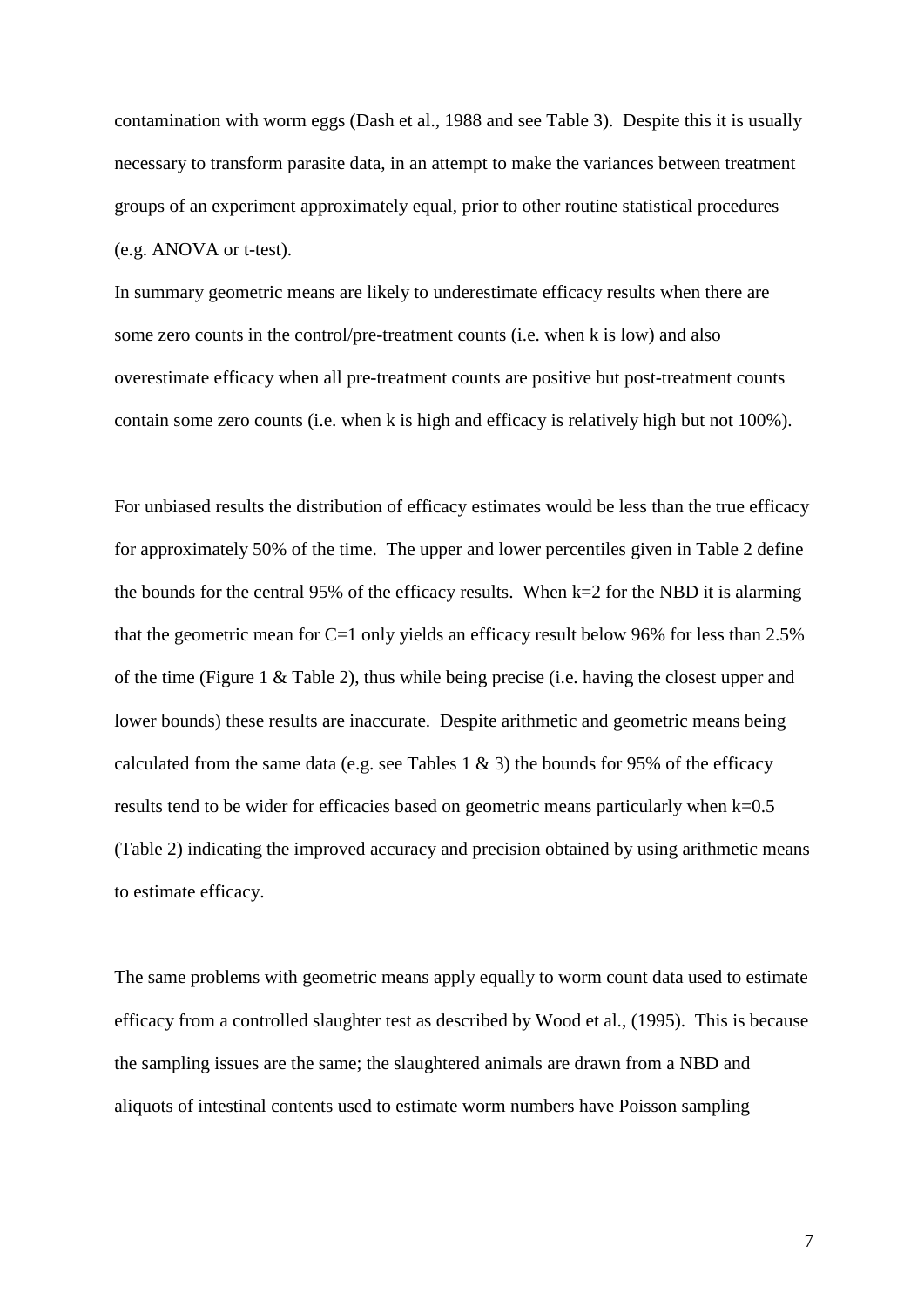variability. If there are some zero values in control or treated groups then efficacy based on geometric means are likely to be unreliable.

In comparisons of mathematical techniques for estimating worm egg count reductions obtained for different drugs in a FECRT, Torgerson et al., (2005) and Schnyder et al., (2005) found an instance where geometric means failed to declare resistance while arithmetic means indicated suspect resistance, although they did not indicate how the geometric mean was estimated or discuss this issue. The methodology presented here is a simple efficient way to explore the various factors associated with precision and accuracy of FECRTs and controlled slaughter tests, it is in part similar to that used by Torgerson et al., (2005). Parameters such as sample size (n) (Torgerson et al., 2005), flock mean, detection level and methodology (e.g. control vs. treated groups; pre vs. post treatment counts) can be analysed for a variety of situations. The effects of some of these factors have been explored in the field (Miller et al., 2006), but to evaluate these systematically in a variety of commercial flocks would be impractical and expensive.

# **5. Conclusion**

When conducting FECRTs only the efficacy estimated from the arithmetic mean consistently provides unbiased results where the expected efficacy is close to that of the true efficacy. In contrast, efficacies determined by geometric means from the same data often yield biased results. Geometric means should not be used to estimate efficacy because the appropriate constant added to counts prior to log transformation, to provide an unbiased result, will vary for different situations. The use of arithmetic means should be advocated as the basis to estimate efficacy and anthelmintic resistance detection in future guidelines.

8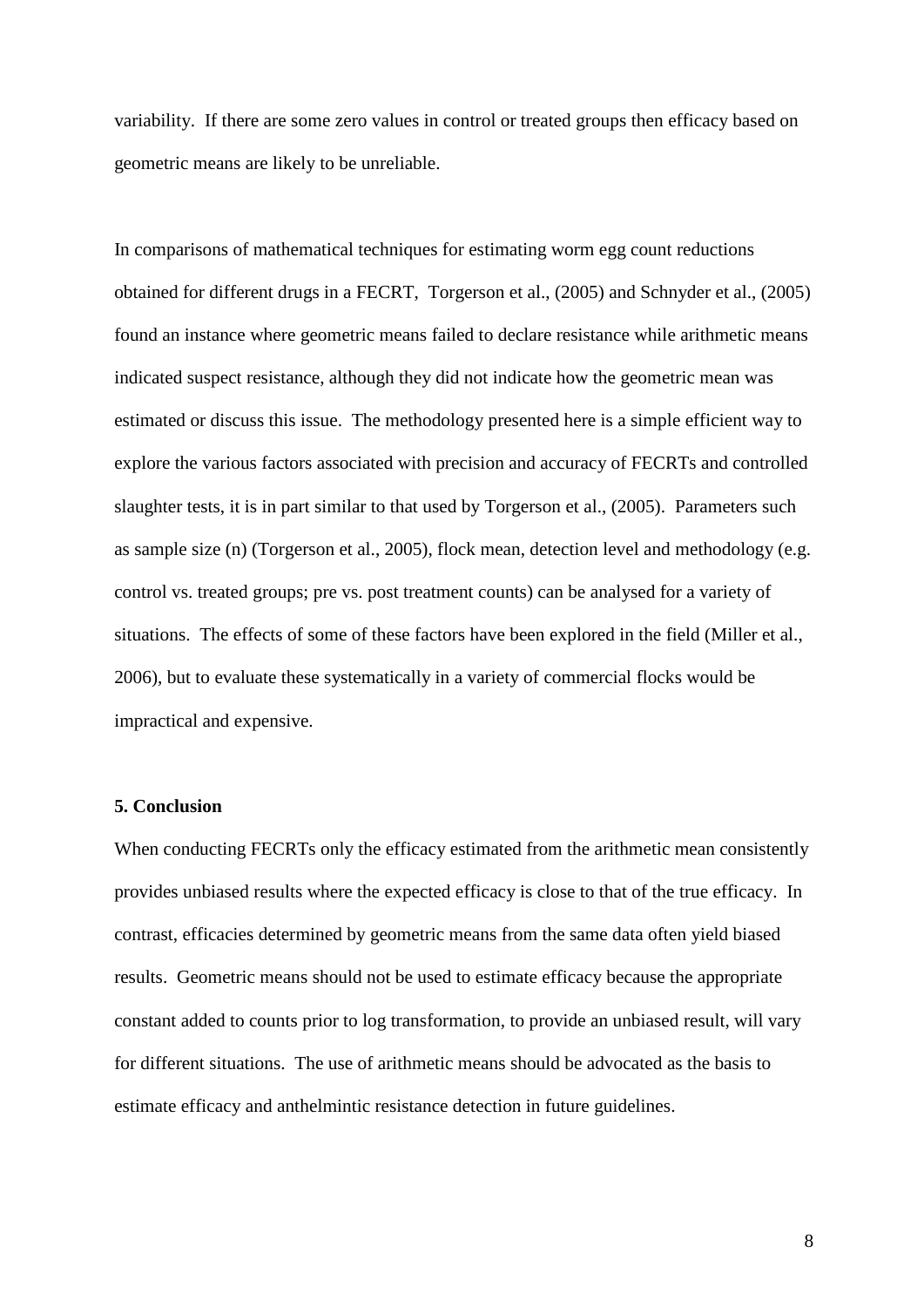#### **Acknowledgements**

G.M. Hood from the Bureau of Rural Sciences, Canberra provided valuable advice on the use of PopTools, obtained from [http://www.cse.csiro.au/poptools/download.htm.](http://www.cse.csiro.au/poptools/download.htm) A.J. Van Burgel from the Department of Agriculture & Food WA, Albany provided useful advice on the analysis and manuscript. R.J. Dobson's position at Murdoch University was funded by the Australian Biosecurity CRC for Emerging Infectious Disease.

# **References**

Anonymous, 1989. Report of the Working Party for the Animal Health Committee of the Standing Committee on Agriculture. SCA Tech. Rep. Ser. No. 28, Anthelmintic Resistance, CSIRO, Australia.

Barger, I.A., 1985. The statistical distribution of trichostrongylid nematodes in grazing lambs. Int. J. Parasitol. 15, 645–649.

Coles, G.C., Bauer, C., Borgsteede, F.H.M., Geerts, S., Klei, T.R., Taylor, M.A., Waller, P.J., 1992. World Association for the Advancement of Veterinary Parasitology (W.A.A.V.P.) methods for the detection of anthelmintic resistance in nematodes of veterinary importance. Vet. Parasitol. 44, 35-44.

Dash, K.M., Hall, E., Barger, I.A., 1988. The role of arithmetic and geometric mean worm egg counts in faecal egg count reduction tests and in monitoring strategic drenching programs in sheep. Aust. Vet. J. 65, 66-68.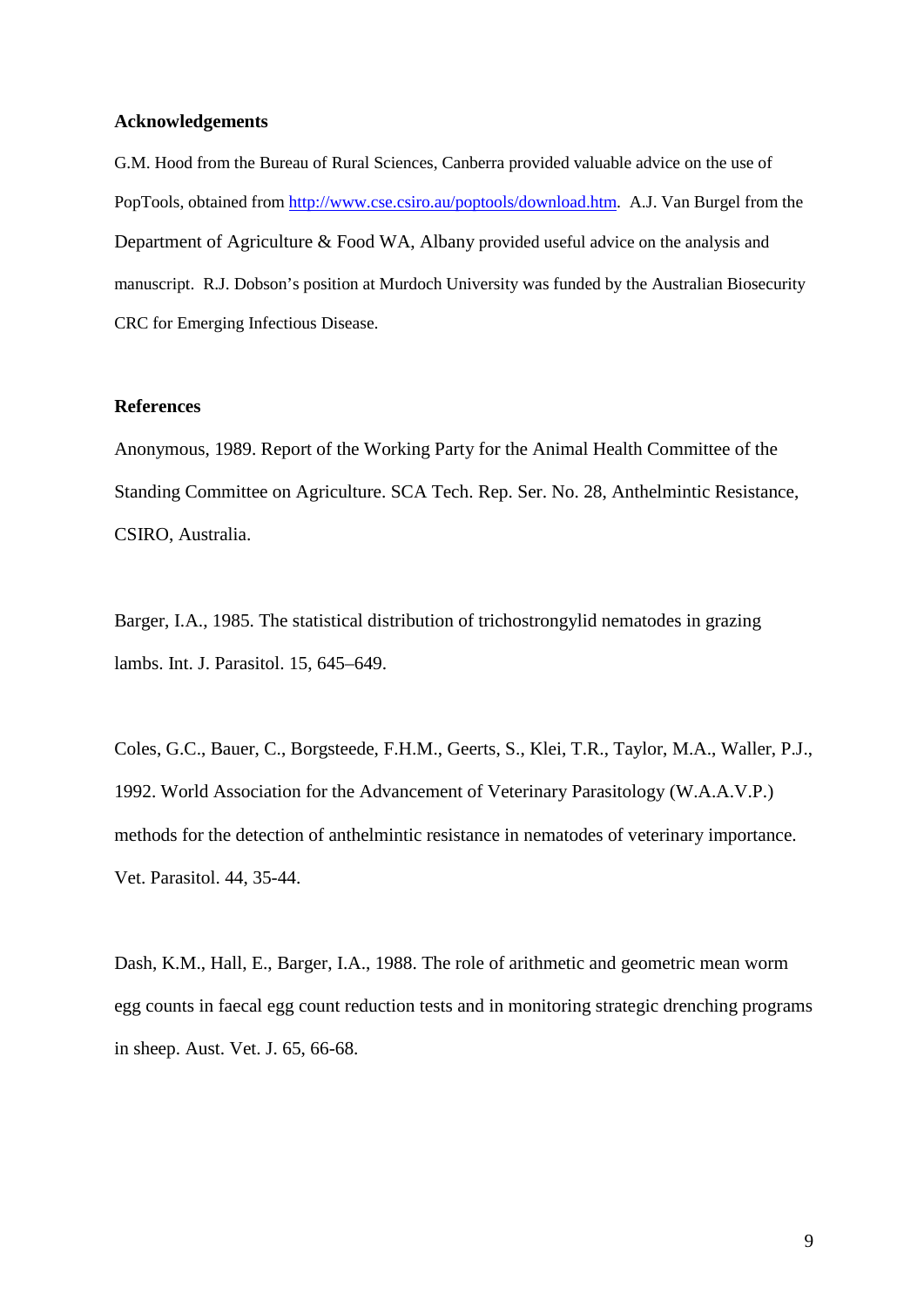Donald, A.D., Morley, F.H.W., Waller, P.J., Axelsen A., Donnelly J.R., 1978. Availability to Grazing Sheep of Gastrointestinal Nematode Infections Arising from Summer Contamination of Pasture. Aust. J. Agric. Res. 29, 189-205.

Miller, C.M., Waghorn, T.S., Leathwick, D.M., Gilmour, M.L., 2006. How repeatable is a faecal egg count reduction test? New Zealand Vet. J. 54, 323-328.

Morgan E. R., Cavill L., Curry G. E., Wood R., Mitchell, E. S. E., 2005. Effects of aggregation and sample size on composite faecal egg counts in sheep. Vet. Parasitol. 131, 79- 87.

Schnyder, M., Torgerson, P.R., Schonmann, M., Kohler, L., Hertzberg, H., 2005. Multiple anthelmintic resistance in Haemonchus contortus isolated from South African Boer goats in Switzerland. Vet. Parasitol. 128, 285–290.

Smothers, C.D., Sun, F., Dayton, A.D., 1999. Comparison of arithmetic and geometric means as measures of a central tendency in cattle nematode populations. Vet. Parasitol. 81, 211– 224.

Torgerson, P.R., Schnyder, M., Hertzberg, H., 2005. Detection of anthelmintic resistance: a comparison of mathematical techniques. Vet. Parasitol. 128, 291–298.

Vercruysse, J., Holdsworth, P., Letonja, T., Barth, D., Conder, G., Hamamoto, K., Okano, K., 2001. International harmonisation of anthelmintic efficacy guidelines. Vet. Parasitol. 96, 171–193.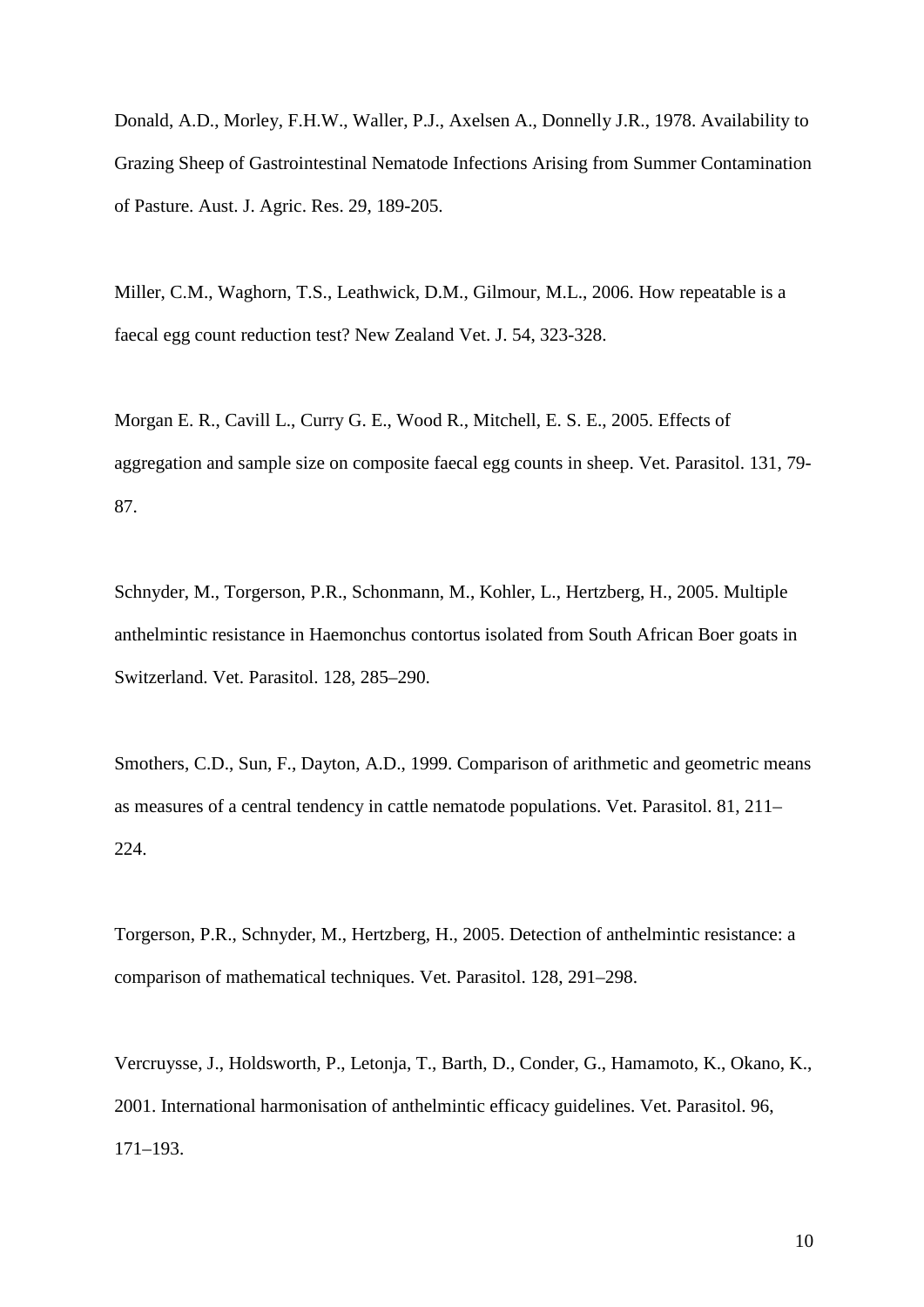[Vidyashankar, A.N.](http://www.ncbi.nlm.nih.gov/sites/entrez?Db=pubmed&Cmd=Search&Term=%22Vidyashankar%20AN%22%5BAuthor%5D&itool=EntrezSystem2.PEntrez.Pubmed.Pubmed_ResultsPanel.Pubmed_RVAbstract), [Kaplan, R.M.](http://www.ncbi.nlm.nih.gov/sites/entrez?Db=pubmed&Cmd=Search&Term=%22Kaplan%20RM%22%5BAuthor%5D&itool=EntrezSystem2.PEntrez.Pubmed.Pubmed_ResultsPanel.Pubmed_RVAbstract), [Chan, S.](http://www.ncbi.nlm.nih.gov/sites/entrez?Db=pubmed&Cmd=Search&Term=%22Chan%20S%22%5BAuthor%5D&itool=EntrezSystem2.PEntrez.Pubmed.Pubmed_ResultsPanel.Pubmed_RVAbstract), 2007. Statistical approach to measure the efficacy of anthelmintic treatment on horse farms. Parasitol. 134, 2027-2039.

Wood, I.B., Amaral, N.K., Bairden, K., Duncan, J.L., Kassai, T., Malone, J.B., Pankavich, J.A., Reinecke, R.K., Slocombe, O., Taylor, S.M., Vercruysse, J., 1995. World association for the advancement of veterinary parasitology (WAAVP). Second edition of guidelines for evaluating the efficacy of anthelmintics in ruminants (bovine, ovine, caprine). Vet. Parasitol. 58, 181–213.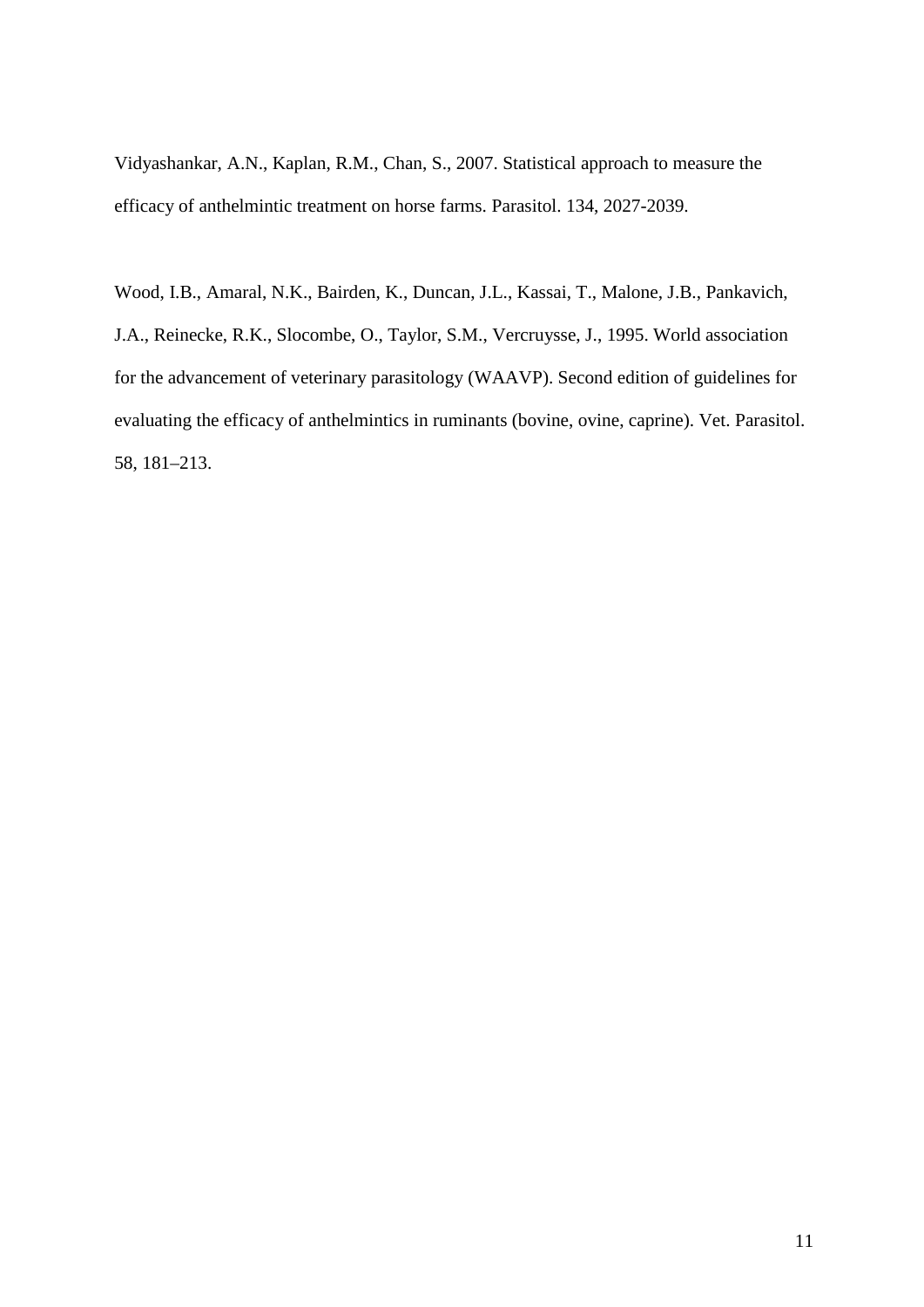Table 1. Sample data from one Monte Carlo iteration for NBD with mean 300 and k=2. Efficacy was determined for observed counts from arithmetic (AM) and geometric means (GM). For the latter the constant (C) of 1, 12 or 25 was added to each count prior to log transformation.

|                                   | <b>Pre Treatment Count</b> |          | <b>Post Treatment Count</b> |                  |  |  |
|-----------------------------------|----------------------------|----------|-----------------------------|------------------|--|--|
|                                   | True                       | Observed | True                        | Observed         |  |  |
|                                   | Count                      | Count    | Count                       | Count            |  |  |
|                                   | 146                        | 100      | 7                           | 50               |  |  |
|                                   | 354                        | 225      | 18                          | 25               |  |  |
|                                   | 420                        | 325      | 21                          | 50               |  |  |
|                                   | 188                        | 175      | 9                           | $\boldsymbol{0}$ |  |  |
|                                   | 250                        | 300      | 13                          | $\boldsymbol{0}$ |  |  |
|                                   | 255                        | 300      | 13                          | $\boldsymbol{0}$ |  |  |
|                                   | 125                        | 100      | 6                           | $\boldsymbol{0}$ |  |  |
|                                   | 313                        | 350      | 16                          | $\overline{0}$   |  |  |
|                                   | 422                        | 450      | 21                          | $\boldsymbol{0}$ |  |  |
|                                   | 496                        | 325      | 25                          | $\overline{0}$   |  |  |
|                                   | 292                        | 275      | 15                          | 25               |  |  |
|                                   | 220                        | 175      | 11                          | 50               |  |  |
|                                   | 156                        | 100      | 8                           | $\boldsymbol{0}$ |  |  |
|                                   | 367                        | 275      | 18                          | $\boldsymbol{0}$ |  |  |
|                                   | 185                        | 125      | 9                           | $\boldsymbol{0}$ |  |  |
|                                   | 219                        | 150      | 11                          | $\boldsymbol{0}$ |  |  |
|                                   | 178                        | 250      | 9                           | $\boldsymbol{0}$ |  |  |
|                                   | 428                        | 675      | 21                          | $\boldsymbol{0}$ |  |  |
|                                   | 336                        | 300      | 17                          | 0                |  |  |
|                                   | 41                         | 50       | $\overline{2}$              | $\overline{0}$   |  |  |
| AM                                | 270                        | 251      | 13                          | 10               |  |  |
| $GMC=1$                           | 238                        | 213      | 12                          | $\mathbf{1}$     |  |  |
|                                   | 96.0%                      |          |                             |                  |  |  |
| Efficacy from Geometric Mean C=1  | 99.3%                      |          |                             |                  |  |  |
| Efficacy from Geometric Mean C=12 | 97.6%                      |          |                             |                  |  |  |
| Efficacy from Geometric Mean C=25 |                            |          |                             | 96.9%            |  |  |
|                                   |                            |          |                             |                  |  |  |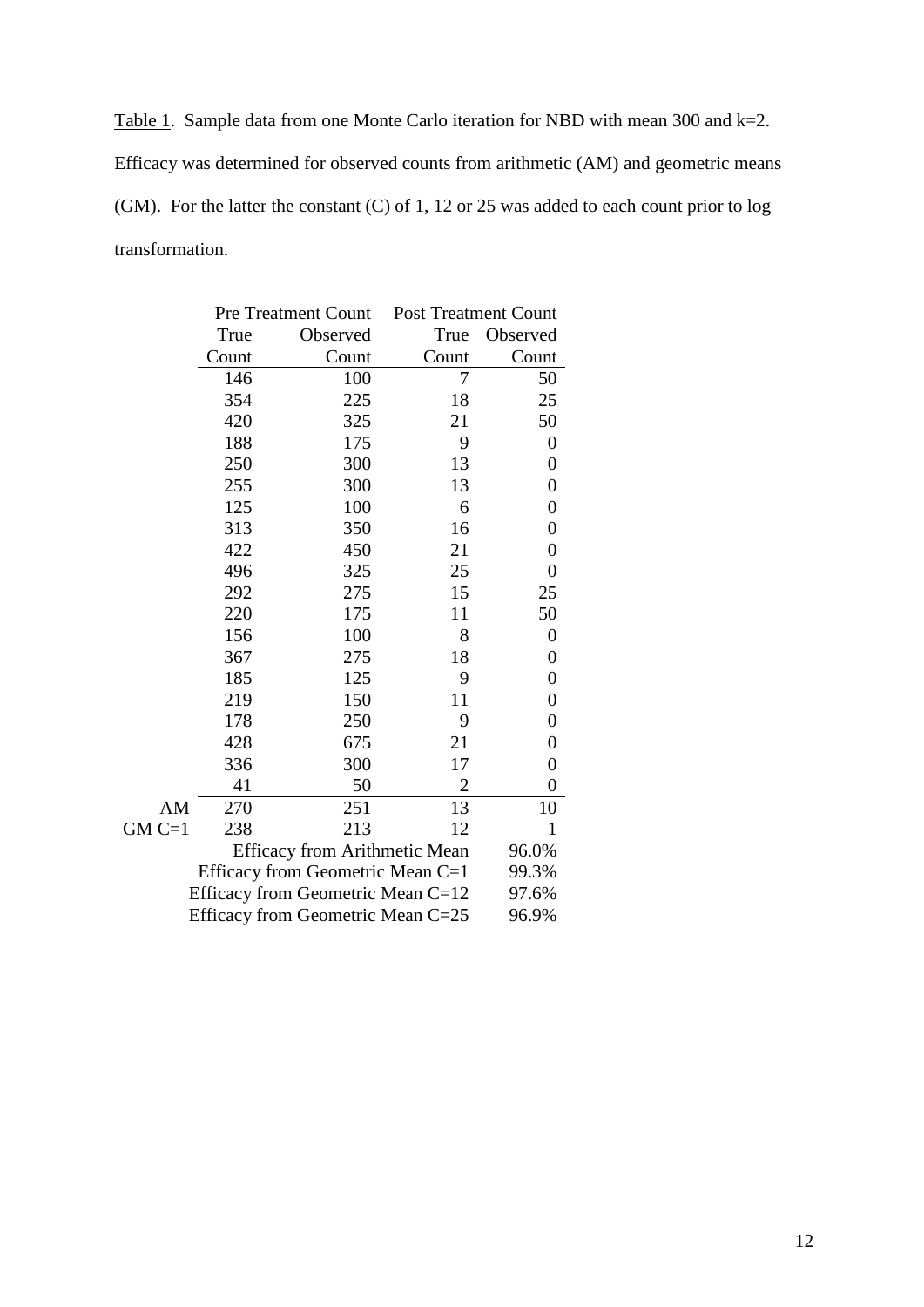Table 2. Mean efficacy, upper and lower percentiles from 10,000 Monte Carlo simulations where efficacy from observed counts was determined from arithmetic or geometric means with constant (C) of 1, 12 or 25 added to the counts prior to log transformation. Samples were drawn from a NBD with mean of 300 and k set to 2 or 0.5, true efficacy was set at 95%.

|                       |          | 2.5 Lower  | 97.5 Upper |
|-----------------------|----------|------------|------------|
| Type of Mean          | Efficacy | percentile | percentile |
| Arithmetic<br>$k = 2$ | 95.0%    | 91.8%      | 97.7%      |
| Geometric $C=1$       | 98.3%    | 96.0%      | 99.5%      |
| Geometric $C=12$      | 95.9%    | 92.7%      | 98.3%      |
| Geometric $C=25$      | 95.2%    | 91.9%      | 97.9%      |
| $k = 0.5$ Arithmetic  | 95.0%    | 91.6%      | 97.8%      |
| Geometric C=1         | 96.2%    | 90.6%      | 99.0%      |
| Geometric $C=12$      | 93.2%    | 87.2%      | 97.3%      |
| Geometric $C=25$      | 92.7%    | 87.0%      | 97.0%      |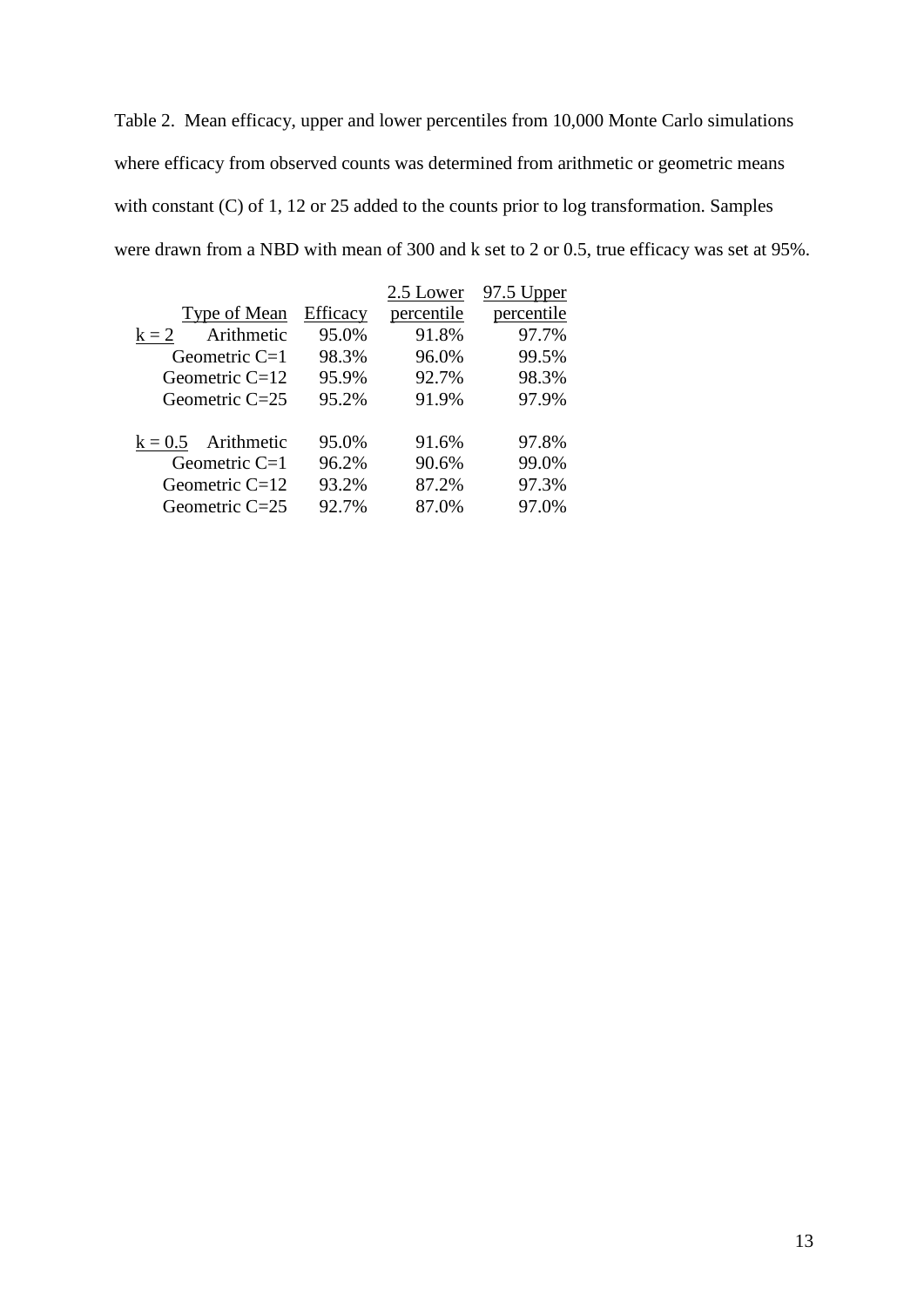Table 3. Sample data from one Monte Carlo iteration for NBD with mean 300 and k=0.2. Efficacy was determined for observed counts from arithmetic (AM) and geometric means (GM). For the latter the constant (C) of 1, 12 or 25 was added to each count prior to log transformation.

|                                   | <b>Pre Treatment Count</b> |                | <b>Post Treatment Count</b> |                  |
|-----------------------------------|----------------------------|----------------|-----------------------------|------------------|
|                                   | True                       | Observed       | True                        | Observed         |
|                                   | Count                      | Count          | Count                       | Count            |
|                                   | 0                          | 0              | 0                           | 0                |
|                                   | $\overline{0}$             | $\overline{0}$ | $\boldsymbol{0}$            | $\overline{0}$   |
|                                   | 171                        | 150            | 9                           | $\overline{0}$   |
|                                   | 410                        | 500            | 21                          | 25               |
|                                   | 149                        | 125            | 7                           | $\overline{0}$   |
|                                   | 1996                       | 2100           | 100                         | 50               |
|                                   | 200                        | 150            | 10                          | 25               |
|                                   | 43                         | 25             | $\overline{2}$              | $\overline{0}$   |
|                                   | 1174                       | 1025           | 59                          | 25               |
|                                   | 948                        | 875            | 47                          | 50               |
|                                   | $\overline{0}$             | $\overline{0}$ | $\boldsymbol{0}$            | $\boldsymbol{0}$ |
|                                   | 241                        | 300            | 12                          | $\overline{0}$   |
|                                   | 2726                       | 2550           | 136                         | 50               |
|                                   | 1                          | $\overline{0}$ | $\overline{0}$              | $\overline{0}$   |
|                                   | $\overline{0}$             | $\overline{0}$ | $\overline{0}$              | $\overline{0}$   |
|                                   | 142                        | 75             | 7                           | 50               |
|                                   | $\mathbf{1}$               | $\overline{0}$ | $\overline{0}$              | $\overline{0}$   |
|                                   | 929                        | 950            | 46                          | 75               |
|                                   | $\overline{0}$             | $\overline{0}$ | $\overline{0}$              | $\overline{0}$   |
|                                   | 5                          | $\overline{0}$ | $\overline{0}$              | $\overline{0}$   |
| AM                                | 457                        | 441            | 23                          | 18               |
| $GMC=1$                           | 42                         | 33             | 5                           | 3                |
|                                   | 96.0%                      |                |                             |                  |
| Efficacy from Geometric Mean C=1  | 89.5%                      |                |                             |                  |
| Efficacy from Geometric Mean C=12 | 88.2%                      |                |                             |                  |
| Efficacy from Geometric Mean C=25 |                            |                |                             | 88.9%            |
|                                   |                            |                |                             |                  |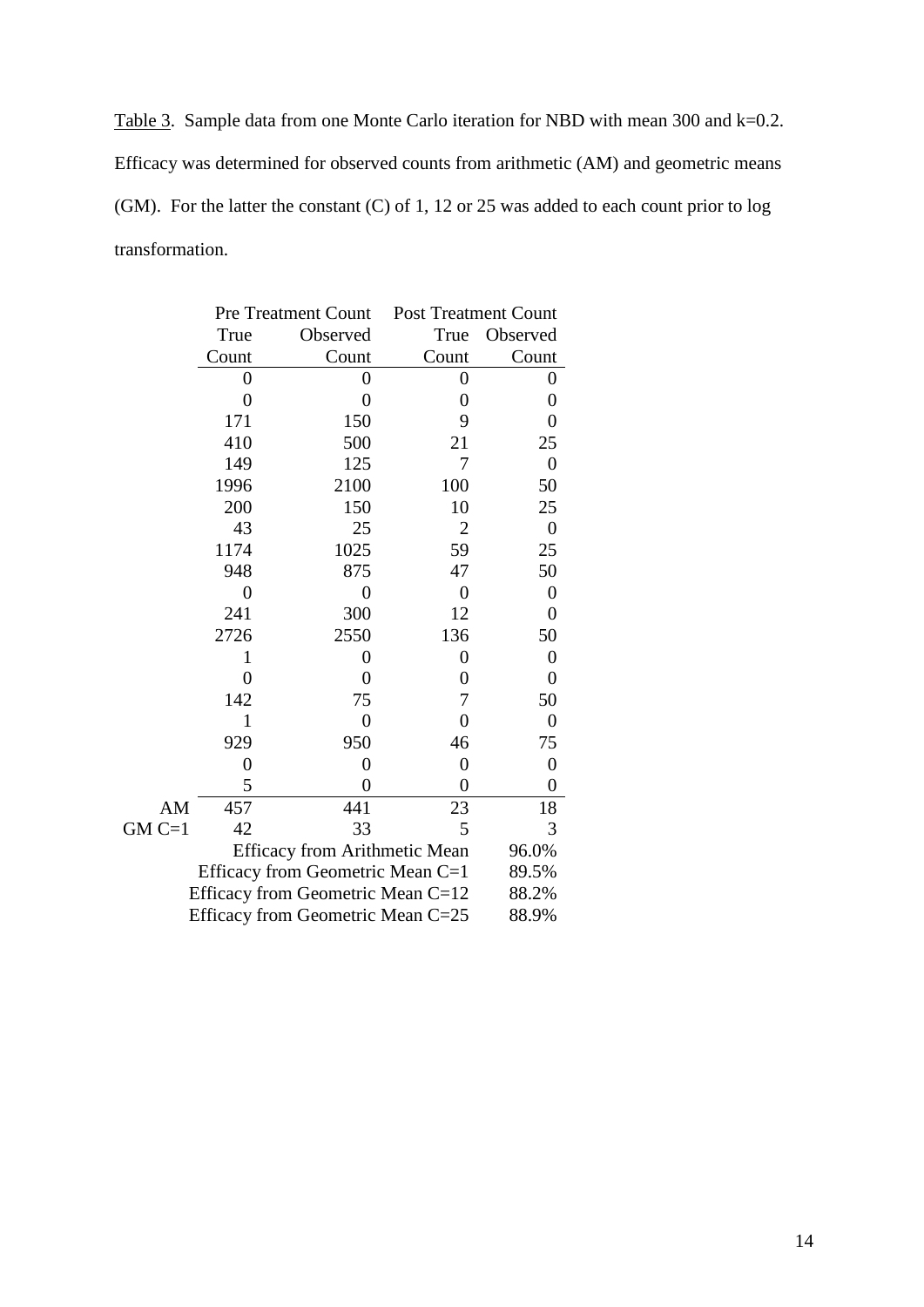Figure 1. Distribution of first 1000 FECRT results from Monte Carlo simulation where efficacy was determined from observed counts by arithmetic or geometric means. The 2.5% and the 97.5% percentile for efficacy are indicated on each histogram by "**V**". True counts were drawn from an NBD with mean 300 and k equals 2, true efficacy was set at 95%. Observed counts were drawn assuming a detection factor of 25 and a Poisson sampling of the true count. For geometric means the constant  $C=1$  was added to the counts prior to log transformation.

Figure 2. Mean efficacy from 10,000 Monte Carlo simulations where efficacy was determined from observed counts by arithmetic mean (AM) and geometric means with constant of 1 (GM C=1) and 25 (GM C=25) added to the counts prior to log transformation. Samples were drawn from a NBD with mean of 300 and k ranging from 0.2 to 2.5, true efficacy was set at 95%.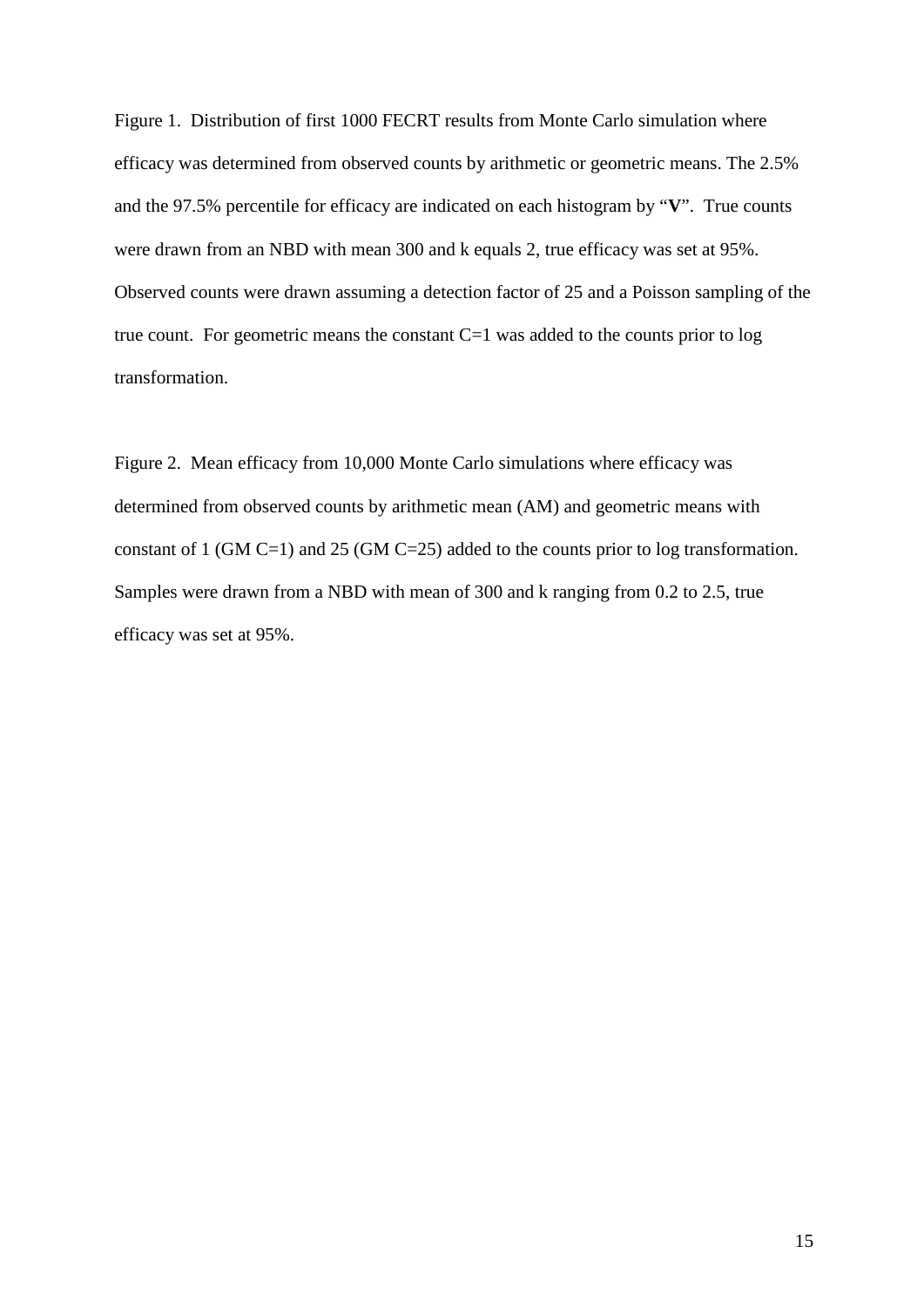